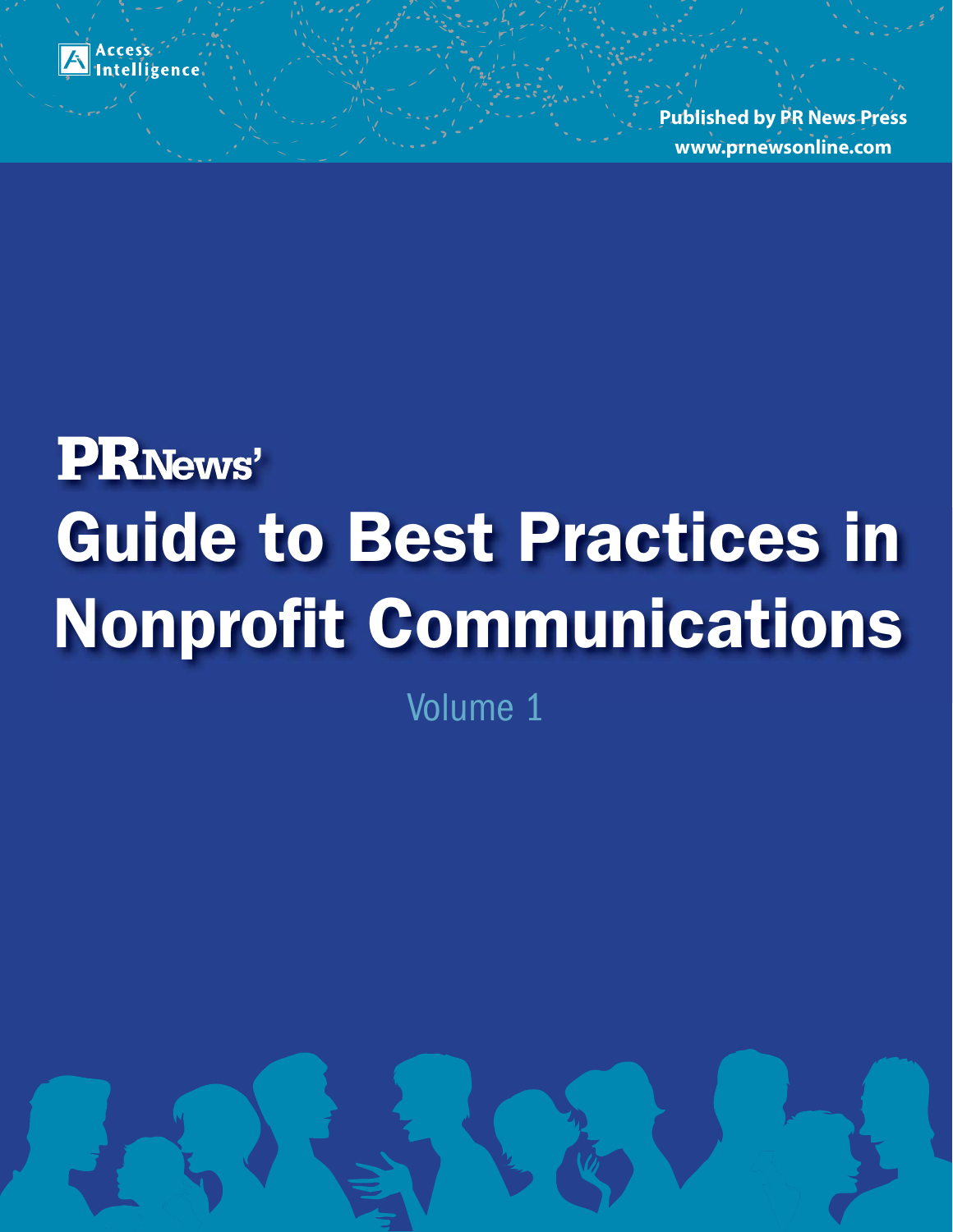## **PRNews' Guide to Best Practices in Nonprofit Communications**

Volume 1

**Published by PR News Press www.prnewsonline.com**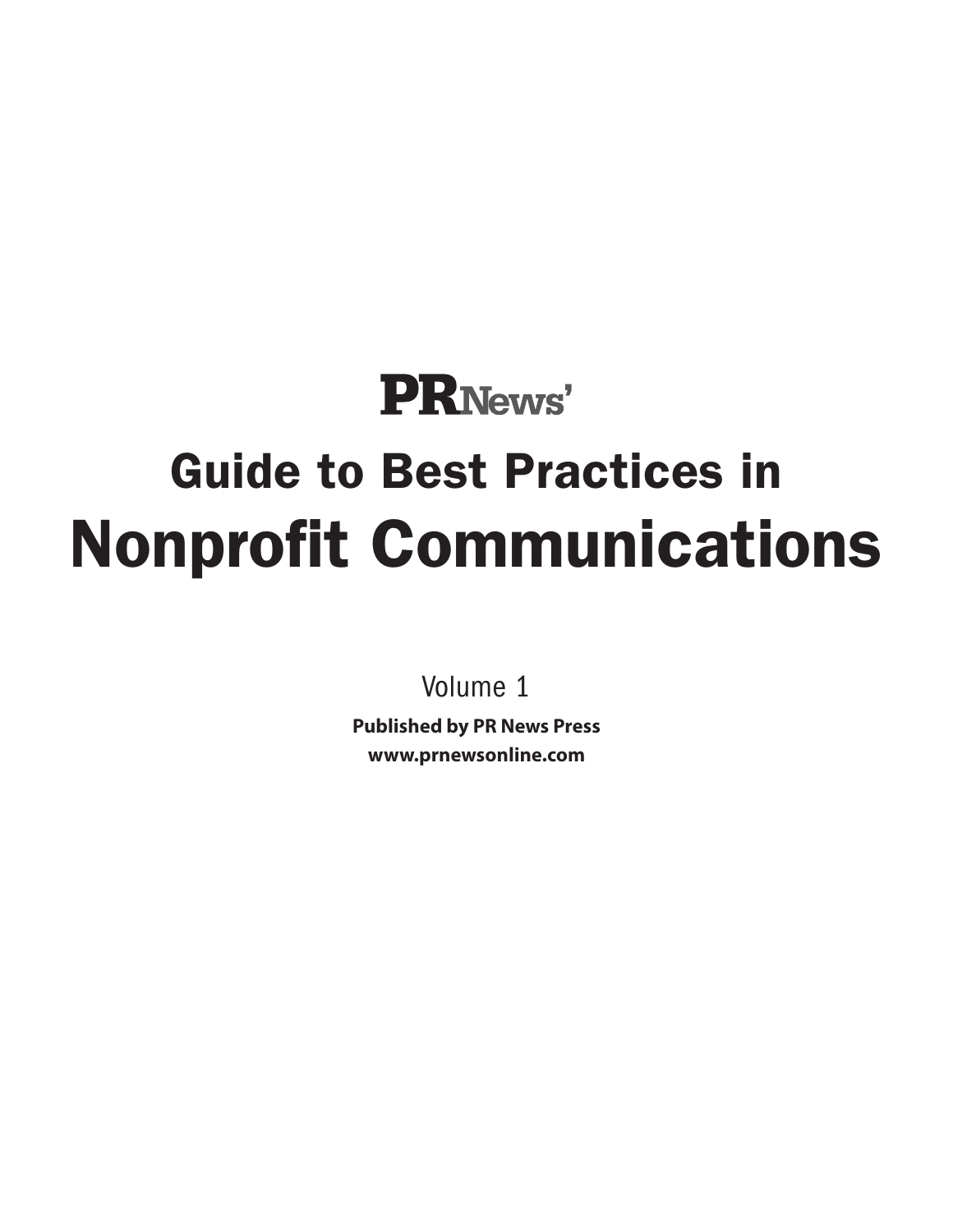

**PR News Editor:** Scott Van Camp, svancamp@accessintel.com

**Managing Editor:** Greer Jonas, gjonas@accessintel.com **Editorial Director:** Steve Goldstein,

sgoldstein@accessintel.com **Contributing Editor:** Iris Dorbian

**Director of Marketing Communications:**  Amy Jefferies, 301.354.1699, ajefferies@accessintel.com **Director of Circ Marketing:**

Carol Brault, cbrault@accessintel.com **Assistant Marketing Manager**: Rachel Smar, 301.354.1613, rsmar@accessintel.com

**Designer:** Gretchen Saval **PR News VP/Group Publisher:** Diane Schwartz, 212.621.4964; dschwartz@accessintel.com

**Division President,** Heather Farley **President & CEO,** Don Pazour

#### **PR News ADVISORY BOARD**

**Paul A. Argenti** - Tuck School of Business **Ned Barnett** - Barnett Marketing Communications **Neal Cohen** - APCO **Carol Cone** - Cone Inc. **Peter Debreceny** - Allstate **Chris Hammond** - Wells Fargo **Mike Herman** - Epley Associates **Mike Paul** - MGP & Associates PR **Deborah Radman** - CKPR **Brenda C. Siler** - Independent Sector **Helene Solomon** - Solomon McCown & Co**. Mark Weiner** - PRIME Research **Mary Wong** - Office Depot

#### **PR News BOARD OF CONTRIBUTORS**

**Dave Armon** - Context Optional **Andy Gilman** - CommCore Consulting **Bruce Jeffries-Fox** - Jeffries-Fox Associates **Angela Jeffrey** - VMS **Richard Laermer** - RLM Public Relations **Richard Levick** - Levick Strategic Comms **Ian Lipner - Lewis PR/YoungPRpros Katie Paine** - KDPaine & Partners **Rodger Roeser** - Justice & Young **Lou Thompson** - Kalorama Partners **Reid Walker** - Lenovo **Tom Martin** - College of Charleston



**Published weekly by Access Intelligence, LLC 4 Choke Cherry Road, Second Floor,** 

**Rockville, MD 20850 USA 888.707.5814 FAX: 301.309.3847 Telex: 358149; e-mail: clientservices@accessintel.com**

**New York Editorial Office: 110 William St., 11th Floor, New York, NY 10038 Phone: 212.621.4875 Fax: 212.621.4879**

> **Order Multiple Copies** To order additional copies of this guidebook call 888.707.5814 or clientservices@accessintel.com

**Article Reprints** To order Article Reprints from this guidebook call 888.707.5814 or clientservices@accessintel.com



**PRNews** 

### **PUBLISHER'S LETTER**

### **NONPROFIT COMMUNICATIONS: THE REAL RETURN ON YOUR INVESTMENT**

### **Members. Donors. Directors. Employees. Volunteers. Partners. Beneficiaries.**

The stakes are high in nonprofit communications. You have many audiences to serve (see above) and often limited resources with which to execute your plans. Communicating to your many stakeholders in smart, fresh and innovative ways is at the crux of this first edition of PR News' Guide to Best Practices in Nonprofit Communications. Whether it's leveraging social media to reach new members, monitoring an industry crisis that affects your key constituencies or identifying the right partners to launch a new service, the role of the nonprofit communicator is both exciting and uniquely challenging.

It's exciting because you know—if you work with a nonprofit or for one—that much of what you do every day has a positive impact locally, nationally, globally or on all fronts. It's challenging because you report to many "bosses" and are at the mercy of committees, volunteers, grant requirements, partner agreements, membership demands and employee needs.

PR News has been covering the nonprofit sector for six decades, but it has been in the past five years that we have taken a more laser-focused approach to our growing community of nonprofit communicators. Our Nonprofit PR Awards, held in the fall/winter, showcase the top nonprofit PR campaigns and leaders. Our nonprofit-focused webinars and articles in our newsletter and on prnewsonline.com highlight the distinct issues facing associations, NGOs and other nonprofits. And now, with this Guide to Best Practices in Nonprofit Communications, we bring you the thought leadership to help you accelerate your communications efforts, learn from your peers and master the many areas of PR, marketing and branding that are necessary now and in the near future.

You'll notice that the tenets of outstanding communications are the same across all sectors whether it's a nonprofit or a Fortune 500 company. Our many contributors to this book apply those key ingredients to their advice and tactics within these pages, but add the special spice that is the perspective and unique experiences of nonprofits. Enjoy the mix of viewpoints, tactics and strategies and please keep us informed of your winning recipes as well.

Sincerely,

aine druant

Diane Schwartz Vice President & Group Publisher PR News dschwartz@accessintel.com Twitter: @dianeschwartz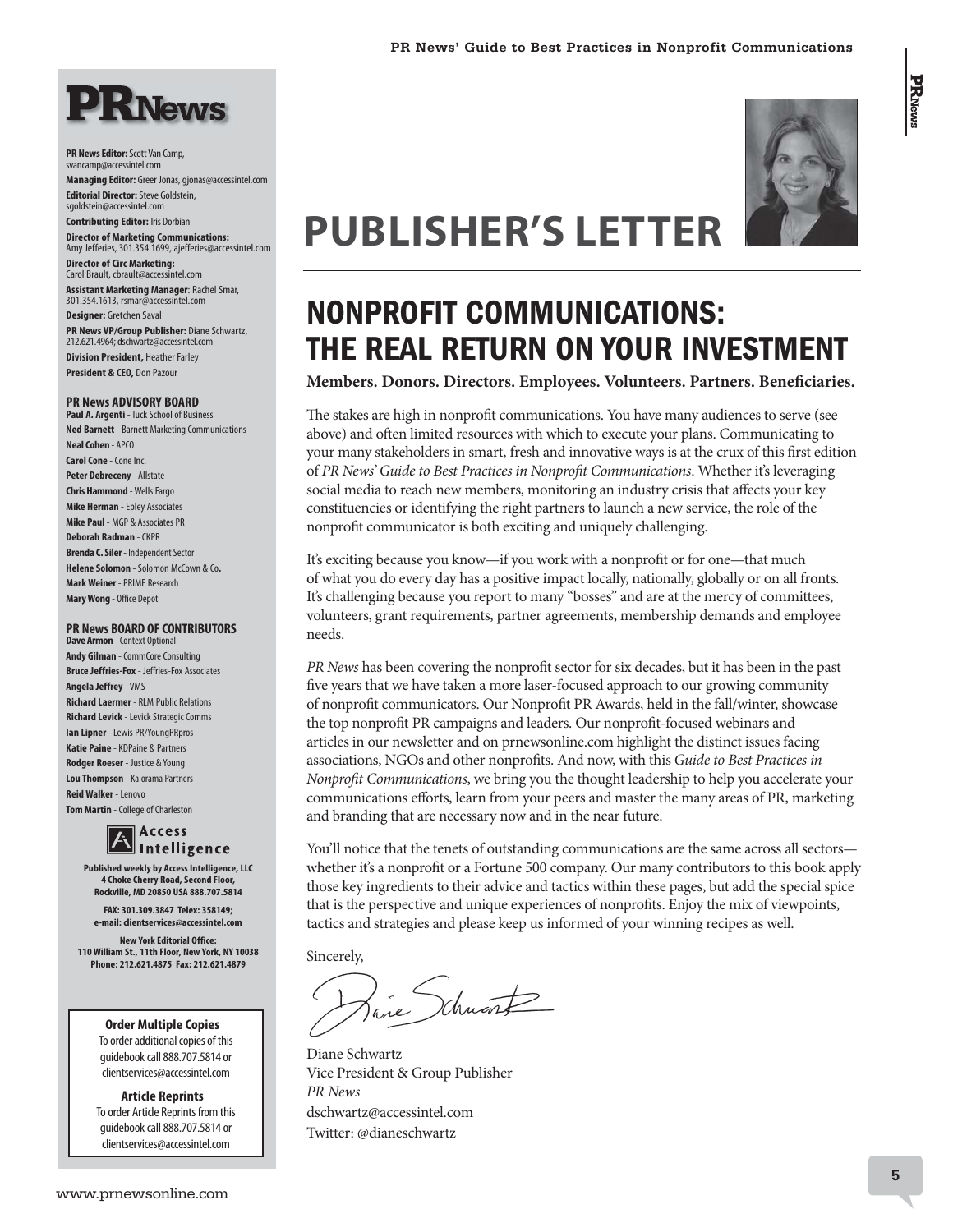# **TABLE OF CONTENTS**

**Publisher's Letter .............................................................................................................5**

| "Prudent Public Relations Tactics for a Time- and Money-Challenged Era," by Erin Schmidt17                     |
|----------------------------------------------------------------------------------------------------------------|
| "First Step in Creating Effective Communication Strategies for Orgs: The 90-Day Plan," by Donna Vincent Roa19  |
|                                                                                                                |
|                                                                                                                |
|                                                                                                                |
|                                                                                                                |
| "Leadership Deficit: The Challenges of Filling Top Positions at Nonprofits," by David Simms and Carol Trager32 |
|                                                                                                                |
|                                                                                                                |
| "Social Media Provides Untapped Opportunity to Engage High-Dollar Nonprofit Donors," by Jen McClure37          |
|                                                                                                                |
|                                                                                                                |
|                                                                                                                |
| "Donors and Nonprofits: Do Your Homework Before Writing (or Accepting) the Check," by Kevin Warneke44          |
| "Millennial Money: How to Attract the Next Big Target Group to Your Donor Base," by Amy Rankin46               |
| "Donors as Stars: 'Identification' Is the Key to Successful Video-Based Fundraising," by Melissa Campbell 48   |
| "How One Fundraising Effort Intertwined Fans and the Hirsute Tendencies of Hockey Stars," by PR New Editors50  |
| "Unsung Physicians Rebrand Themselves to Attract Members and Generate Awareness," by PR News Editors 52        |
| "A Nonprofit Insurance Company Retools Its Image and Message to Members," by PR News Editors 54                |
| "Collect the Right Information and Put It to Work," by Best Association® Marketing & Communications57          |
| "Communicating in the Shadow of Disaster: Practical Fundraising Tips for Nonprofits," by Nancy E. Schwartz 58  |
| "On-the-Go Communications: Leveraging Mobile Tools for Membership Outreach," by Joe Rominiecki 61              |
| "A Drug-Prevention Training Toolkit Is Designed With Pre-Teens-and Donors-in Mind," by PR News Editors65       |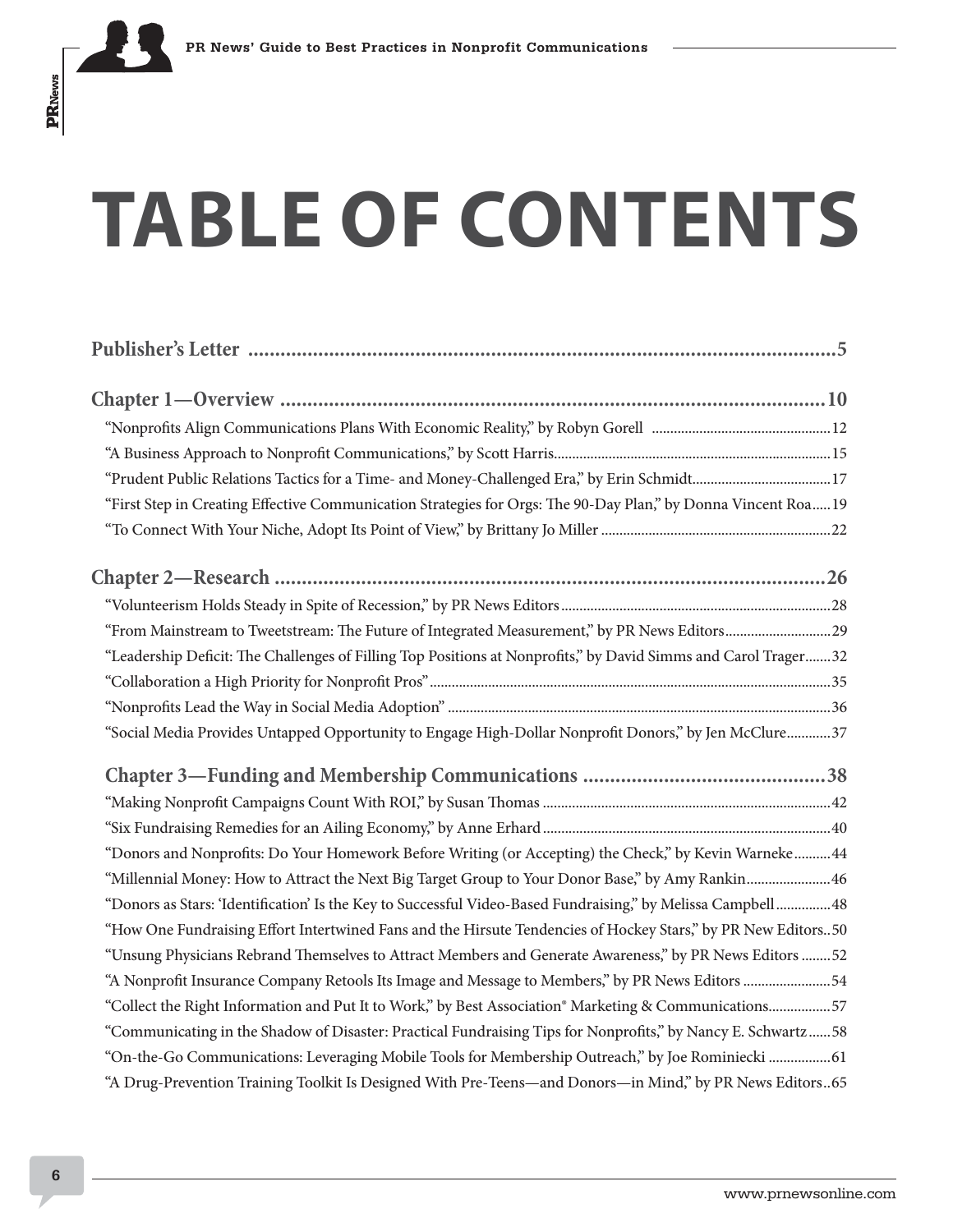| "The Crisis Plan: An Ounce of Prevention Is Worth a Pound of Reputation Rehabilitation," by Maria Coppola70      |  |
|------------------------------------------------------------------------------------------------------------------|--|
|                                                                                                                  |  |
|                                                                                                                  |  |
| "Framing and Executing a Crisis Communication Plan for Your Nonprofit," by Sandra K. Clawson Freeo76             |  |
|                                                                                                                  |  |
|                                                                                                                  |  |
|                                                                                                                  |  |
|                                                                                                                  |  |
|                                                                                                                  |  |
| "Teach Your Children Well: Seattle City Light Takes 'Shrinking Bigfoot' Into the Classroom," by Janice Boman  92 |  |
|                                                                                                                  |  |
|                                                                                                                  |  |
|                                                                                                                  |  |
|                                                                                                                  |  |
| "Using Public Service Advertising to Promote Nonprofit Communication Goals," by Bryan Hubbard108                 |  |
| "Feeding America Gets a Public Boost While a Bite Is Taken Out of Obesity," by PR News Editors 109               |  |
|                                                                                                                  |  |
| "Nonprofit PR Keeps Getting Harder, So Sharpen Your Competitive Edge," by Julie Gross Gelfand 113                |  |
|                                                                                                                  |  |
|                                                                                                                  |  |
|                                                                                                                  |  |
|                                                                                                                  |  |
| "Avoid the Media Tune-Out Effect by Skipping Jargon and Using Plain English," by Alison Cohen124                 |  |
|                                                                                                                  |  |
| "Feeding the Journalists: Optimizing Your Web Site to Increase Media Coverage," by Betsy Parkins 127             |  |
| "Animal Passion and a 'Desperate' Strategy Give Pet Adoption Campaign a Boost," by PR News Editors130            |  |
| "Advocacy and Nonprofit PR Propels California Menu Labeling Bill Into Law," by PR News Editors133                |  |
| "ALO Cultural Foundation Crosses Borders for a Child With Fraser's Syndrome," by PR News Editors136              |  |
| "Construction Concerto: Media Relations Efforts Orchestrate a Groundbreaking Move," by PR News Editors139        |  |
| "Art + Media Outreach Prompts a Post-Katrina Cultural Renaissance in New Orleans," by PR News Editors 142        |  |
|                                                                                                                  |  |
| "An Aggressive Media Outreach Campaign Tackles Tobacco Addiction," by PR News Editors147                         |  |
| "The Making of a National Expert Builds Awareness for UCF," by Grant J. Heston and Christine Dellert 150         |  |
|                                                                                                                  |  |